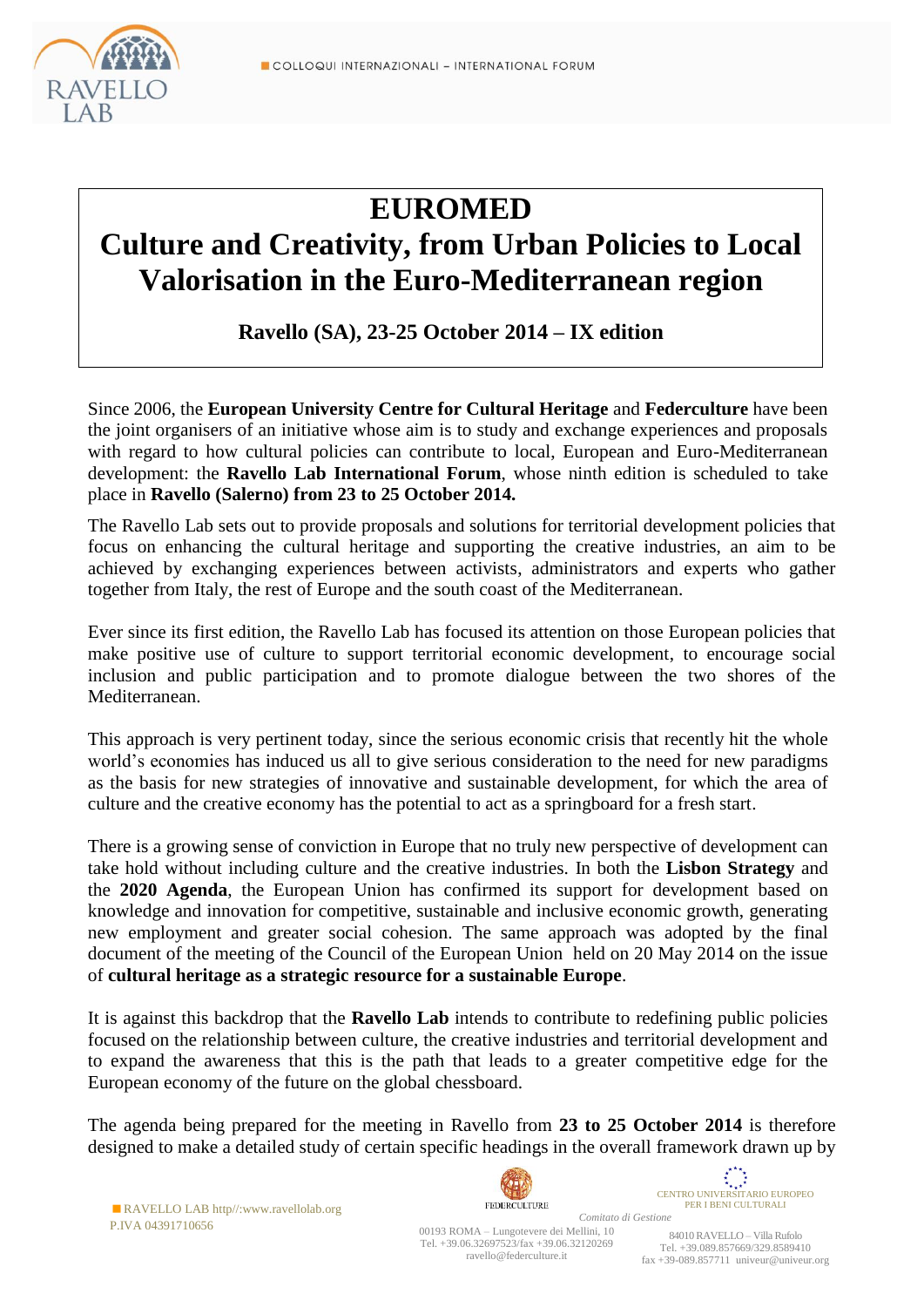

the European institutions, with a special focus on the opportunities offered by the **new round of EU funding for the period 2014-2020**. The challenge is to identify opportunities for culturally-based development in the overall framework of European programmes, starting with 'CREATIVE EUROPE'' (which combines the previous CULTURE and MEDIA programmes and benefits from a substantial increase in the resources made available by the EU) and the new **ENI – European Neighbourhood Instrument** (which replaces the previous ENPI programme in the 2007-2013 funding cycle), which is entrusted with the task of developing projects of co-operation with the southern shore of the Mediterranean and the countries of Eastern Europe.

By virtue of its transverse character, however, culture also has the potential to play a leading role in other European programmes: from tourism and rural development to research and development in the digital economy. The 2014 edition of the Ravello Lab will therefore focus its work on the role and orientation of European policies related to economic and social development in Europe in this current period.

In this framework, the Ravello Forum also aims to extend awareness among both public and private sector decision-makers that **culture can and must play a fundamental role in reviving the economy and improving social cohesion and must for this reason be inserted as a major factor in territorial development policies.** This significance may also be of considerable use as a bridge over to the southern shore of the Mediterranean and so provide a useful service for the **Semester of Italian Presidency of the Council of the European Union**. Ravello's geographical location and cultural traditions actually make a significant contribution to enabling the Forum to focus special attention on **Euro-Mediterranean issues**, so as to identify effective culturally-based co-operation policies as a platform for a dialogue between the Mediterranean's two shores.

## **The Topics at the 2014 Ravello Lab**

#### **PANEL 1 – Cultural co-operation and Euro-Mediterranean territorial planning**

Ravello Lab will provide the backdrop for a seminar to be held by the European ARCHEOMEDSITES project, which is funded in the frame of ENPI CBC Mediterranean Basin 2007-2013. Run by the Italian Ministry for the Cultural Heritage and Activities and Tourism by means of the Directorate General for the Landscape, the Fine Arts, Contemporary Art and Architecture as project leader and featuring Federculture and the Ravello-based University Centre for Cultural Heritage among its partners, the project focuses on the processes of safeguarding, valorising and managing archaeological sites in urban contexts. In this context, participants will examine the issues that could contribute to facilitating the quality of cultural design processes and analysing concomitant risk factors, so as to guarantee a sustainable form of development, also by introducing new models of financial support and methods of public participation. Taken as a whole, these are issues that aim to help define the outlines of a new approach to economic development and social integration, in a mutually beneficial interplay between the public and the private sectors, triggering maximum collaboration between public institutions, at all different institutional levels, and private actors interested in creating new conditions for growth in their respective territories.

RAVELLO LAB http//:www.ravellolab.org P.IVA 04391710656



 $\begin{array}{c} \overbrace{\phantom{\begin{array}{c}\overline{\phantom{1}}}}^{r_1}\overbrace{\phantom{\begin{array}{c}\overline{\phantom{1}}}}^{r_2}\overbrace{\phantom{\begin{array}{c}\overline{\phantom{1}}}}^{r_3} \end{array}}}}$  CENTRO UNIVERSITARIO EUROPEO PER I BENI CULTURALI *Comitato di Gestione*

00193 ROMA – Lungotevere dei Mellini, 10 Tel. +39.06.32697523/fax +39.06.32120269 ravello@federculture.it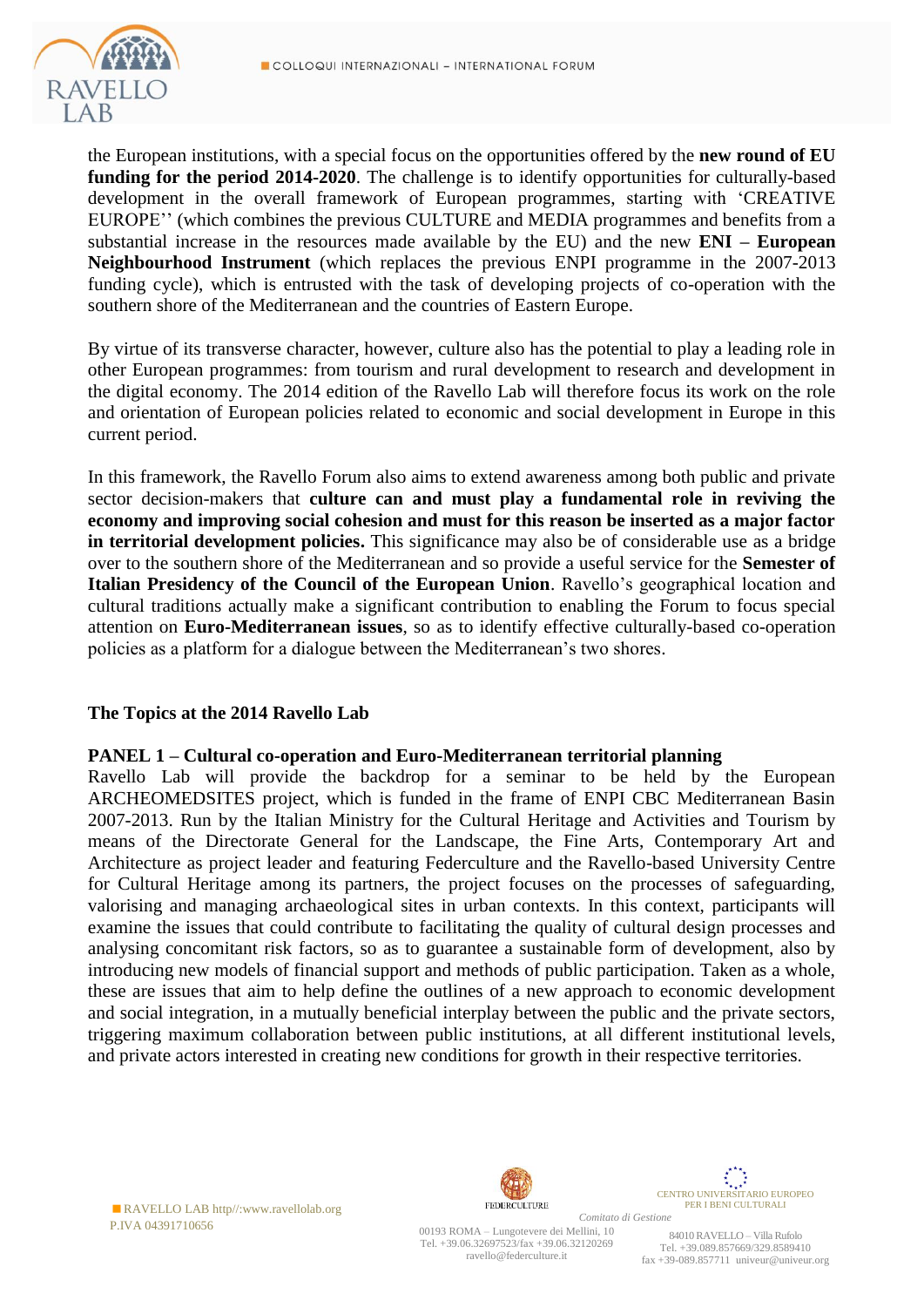

### **PANEL 2 - The cultural heritage at the core of development in town and country**

The 2014 edition of the Ravello Lab will provide an opportunity to develop discussions about **new models of governance, valorisation and management** of our cultural heritage, the responsibility for which is vested in both public and private institutions at different levels. This panel will focus in particular on the introductory phase of the new **round of EU funding for the period 2014-2020**, with special reference to culture's potential to interface transversally between various different programmes managed by the Union (from Creative Europe and Horizon 2020 to the Digital Agenda and Rural Development) and the orientations adopted by national and regional programmes. The dates chosen for the Ravello Lab this year fall immediately after the selection of Italy's **European Capital of Culture** for 2019 and our Forum intends to host a discussion about the ECoC programme as a whole, expanding on its impact as a good practice that inserts culture in a process of strategic planning of crucial interest to urban regeneration, the social cohesion of territories and public participation in fundamental cultural decisions. Adopting the calls expressed by previous editions of the Ravello Lab, it is the model of the ECoC that provided the inspiration for Art.7 of Italy's recent Art Bonus Act (Law  $N^{\circ}$  106, dated 29 July 2014), which introduces the annual selection of an **Italian Capital of Culture**. This important innovation is expected to favour the *culture* of culturally-based strategic planning, whose purpose is further to enhance the qualification of Italy's artistic heritage and act as a driver for local development. Integrated design methods have also demonstrated that they can pave the way for private investments, facilitating the growth of new profit and non-profit concerns and generating new employment, especially for young people.

#### **PANEL 3** *-* **Place-shaping and designing creative ecosystems to make territories competitive**

Last year, the Ravello Lab presented a successful seminar on creative industries. The interactive meeting focused on the role and function of creative incubators, the processes of incubation and the creation of creative enterprises. The upcoming edition intends to continue this thematic focus and to broaden the discussion towards the application of creative centres in an urban context and regional territories. Therefore, the workshop will analyse new processes, models, and prototypes that could foster and accelerate the creation of networks and habitats, that are able to connect stakeholders in the creative chain, through formal and informal collaborative practices, and that could enable creative businesses with the necessary instruments to become competitive.

We will invite leading experts from Italy, The Netherlands (Leeuwarden2018), Portugal, Poland etc., to engage in an exchange of experiences and discussions during a whole day interactive panel.

The workshop will be structured in two parts:

#### *A. Presentations*

Presentations of various European experiences of networks, cooperatives and other platforms, which facilitate creative sector cooperation and innovation. Participants will be asked to address critical success factors for networks and for the creation of favourable habitats for creative professionals. The outcome of the discussion will be used for the workshop later that day.

#### *B. Workshop*

An interactive workshop will invite the participants to develop operational approaches and tools for setting up centres for the creative sector and to facilitate cooperation and innovation. For example:

organisational structures and arrangements,



RAVELLO LAB http//:www.ravellolab.org P.IVA 04391710656

*Comitato di Gestione* 00193 ROMA – Lungotevere dei Mellini, 10 Tel. +39.06.32697523/fax +39.06.32120269 ravello@federculture.it

CENTRO UNIVERSITARIO EUROPEO PER I BENI CULTURALI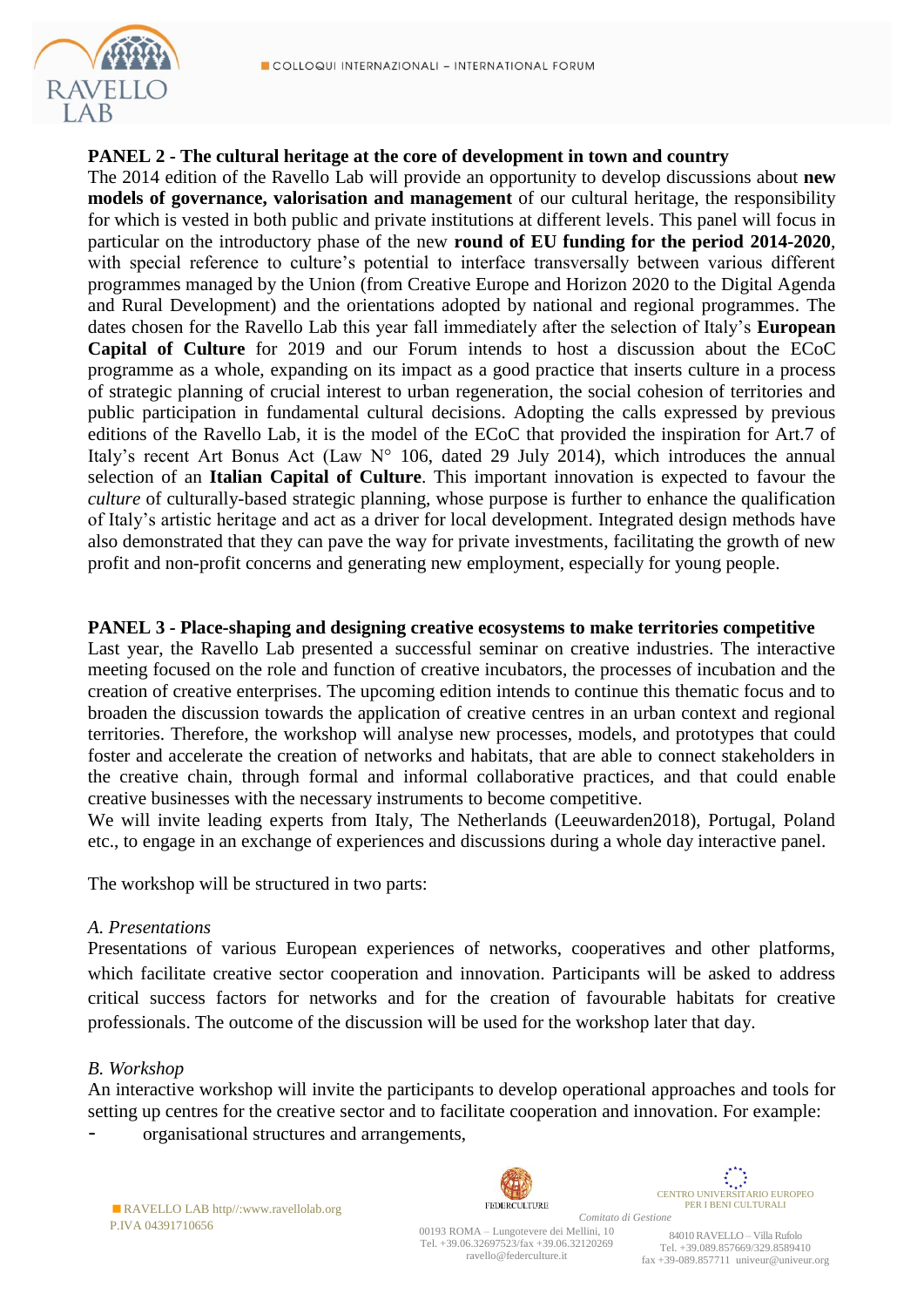

- business models and financing,
- methods and tools for cooperation and innovation;

Key element in the discussion will be how the development of these creative centres can be firmly rooted in the local community and how the respective local network can generate an environment that is beneficial for the development of the creative sector.

In line with the philosophy of the Ravello Lab, the goal of the workshop is to generate input for policymakers and professionals in the sector. The findings of the discussions will be presented in Rome and on paper/web.

Working language: English (Italian-English translation will be provided)

Participants = 20 creative professionals, policy makers, urban planners, cultural managers Moderators = Roy van Dalm and Fabio Borghese

#### **The Working Method**

The general consensus that the Ravello Lab plays a useful purpose derives from the clear strategic vision expressed in its aims and from the participation of public administration decision-makers, scholars and private-sector operators, from both Italy and the rest of Europe, who are all committed to making meaningful contributions and proposals based on concrete experiences.

The work to be conducted at the Ravello Lab is prepared in advance by producing suitable documentation (background papers) about the issues to be discussed during the Forum: these are sent in advance to the Forum's participants and constitute the conceptual basis for analysing the questions raised and framing the proposals that will result from the discussions in Ravello. Each edition of the Ravello Lab concludes with a summary (the **Ravello Lab Recommendations**), which are disseminated suitably for the purpose of contributing to **define a new political agenda for the various institutional levels responsible for generating innovative public policies for development focused on culture and the creative industries.** 

#### **Partnerships**

Taking place under the **High Patronage of the President of the Republic**, the Ravello Lab has benefitted from the very outset from the patronage of the European Commission's DG Culture, of the Council of Europe, of the Italian Representation Office at the European Parliament, of the Ministry of Foreign Affairs and of the Cultural Heritage and Activities Ministry and of numerous other institutions and associations.

Of particular significance is the active partnership of the **Embassy of the Kingdom of the Netherlands** in Italy.

In the course of its various editions to date, the Ravello Lab has always kept faith with the idea of progressively constituting a laboratory at the service of European development policies focused on culture and the knowledge economy, establishing a special relationship with the offices of the European Commission and of the European Parliament, and has been included in the framework of the activities supported by the regular Presidencies of the European Council of Ministers (in recent years Sweden, Belgium, Poland, Cyprus and Lithuania).

Now in the **Semester of Italian Presidency of the Council of the European Union**, the Ravello Lab intends to provide concrete input for advancing indicators and proposals capable of helping



RAVELLO LAB http//:www.ravellolab.org P.IVA 04391710656

00193 ROMA – Lungotevere dei Mellini, 10 Tel. +39.06.32697523/fax +39.06.32120269 ravello@federculture.it

 $\sum_{\mathbf{x}} \sum_{\mathbf{x}} \mathbf{X} \mathbf{X}$ CENTRO UNIVERSITARIO EUROPEO PER I BENI CULTURALI *Comitato di Gestione*